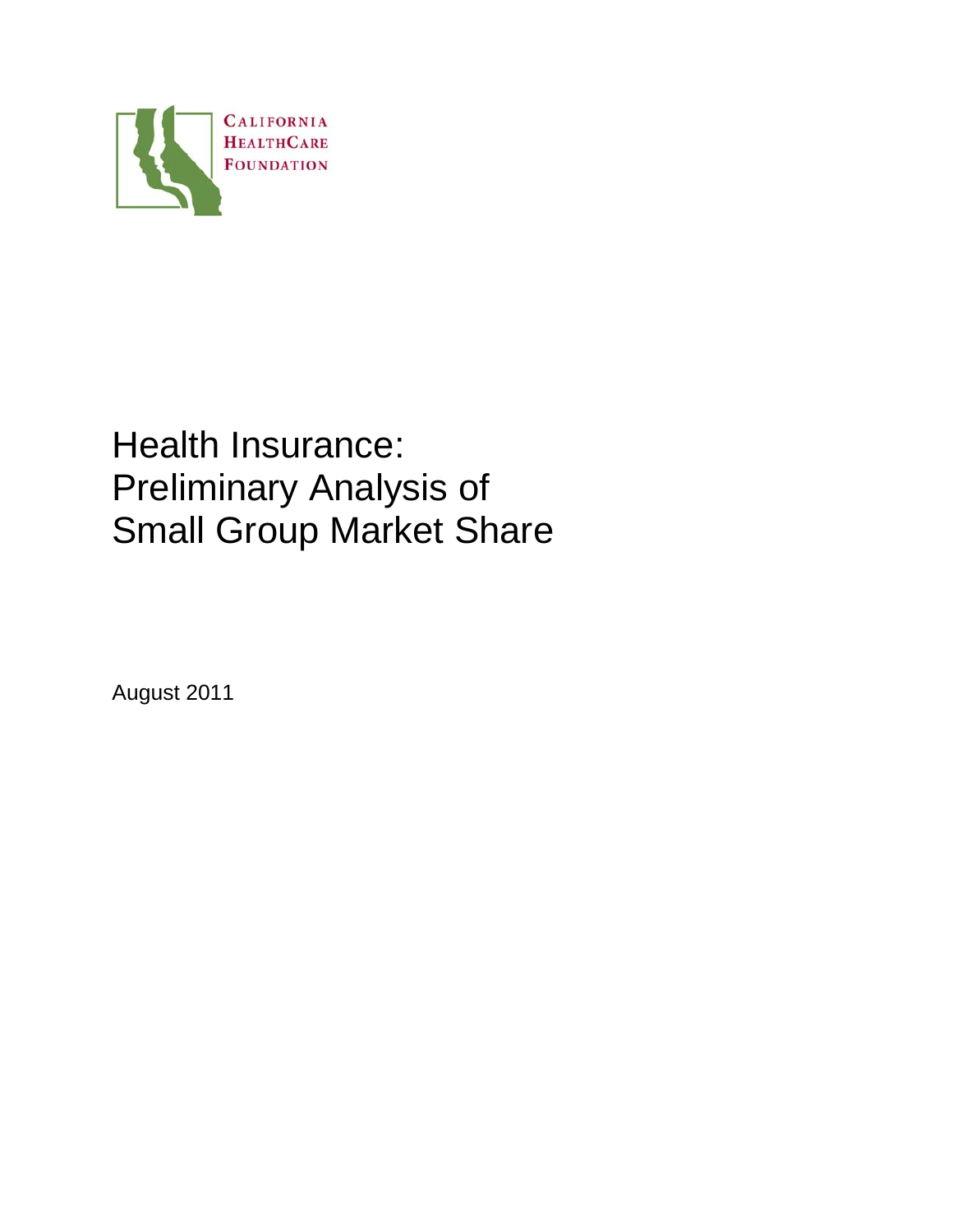## **Background**

The small group market provides coverage to an estimated 2.5 million people,<sup>1</sup> about 8% of non-elderly Californians. In 2014, under health reform, small employers will be able to access coverage and, in some instances, subsidies, through the California Health Benefit Exchange (CHBE). The California HealthCare Foundation prepared these preliminary estimates of carrier market share to assist policymakers and program administrators, including the CHBE, in planning to serve the small group market.

Traditionally in California, the term "small group" has applied to those employers with two to 50 workers, and the estimates presented here reflect this practice. As time passes, however, policy needs may require further refinement of this definition.<sup>2</sup>



### **Figure 1: Small Group Market Share Estimates (Total Enrollment: 2.5 Million)**

Source: Analysis of DMHC, CDI, and CHBRP reporting.

### **The Numbers**

Currently, four of the largest commercial insurers cover over three-fourths of the small group enrollees. Small group enrollment is distributed nearly equally between HMO and PPO products: 46% in HMOs and 54% in PPOs. Similarly, enrollment is close to evenly split between the two regulators: the Department of Managed Health Care (DMHC) having 54% of enrollees and the California Department of Insurance (CDI) having  $46\%$ .<sup>3</sup>